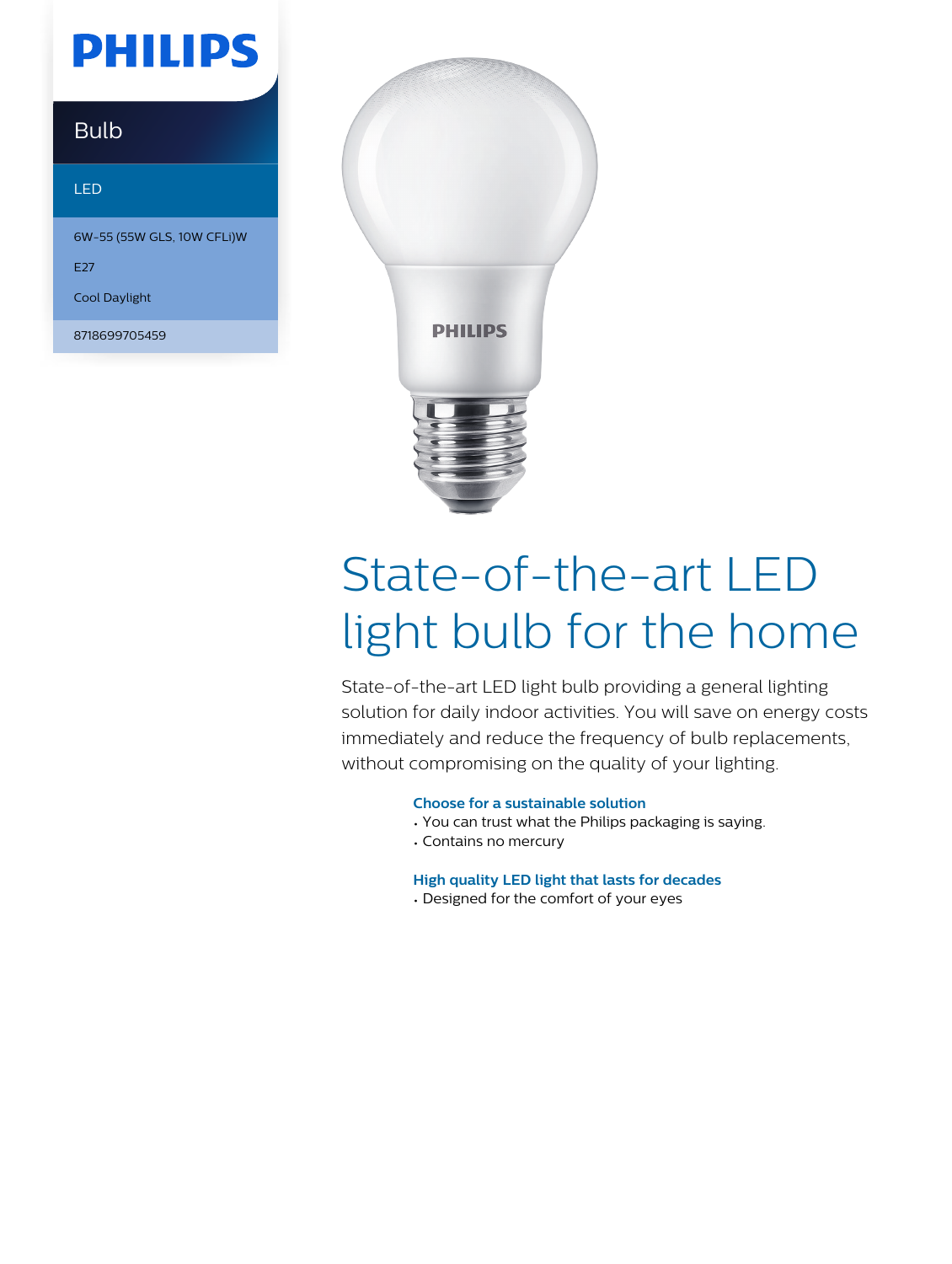#### 8718699705459

### **Highlights**

#### **No UV or IR**

The beam of light is free of infra-red meaning no heat is radiated, and no ultra-violet light means that fabric and items under this light won on t fade.

#### **Contains no mercury Designed for the comfort of your eyes**



It's easy to see how harsh lighting can strain the eyes. Too bright, and you get glare. Too soft and you experience flicker. Now you can gently light up your world with LEDs designed to go easy on the eyes, and create the perfect ambience for your home.

### Specifications

#### **Bulb characteristics**

- Dimmable: No
- Intended use: Indoor
- Lamp shape: Non directional bulb
- Socket: E27
- Technology: LED
- Type of glass: Frosted

#### **Bulb dimensions**

- Height: 11 cm
- Weight: 0.03 kg
- Width: 6 cm

#### **Durability**

- Average life (at 2.7 hrs/day): 15 year(s)
- Lumen maintenance factor: 70%
- Nominal lifetime: 15,000 hour(s)
- Number of switch cycles: 50,000

#### **Light characteristics**

- Beam angle: 200 degree(s)
- Color consistency: 6SDCM
- Color rendering index (CRI): 90
- Color temperature: 6500 K
- Light Color Category: Cool Daylight
- Nominal luminous flux: 580 lumen
- Starting time: <0.5 s
- Warm-up time to 60% light: Instant full light
- Color Code: 965 | CCT of 6500K

#### **Miscellaneous**

• EyeComfort: Yes

#### **Other characteristics**

- Lamp current: 55 mA
- Efficacy: 96 lm/W

#### **Packaging information**

- EAN: 8718699705459
- EOC: 871869970545900
- Product title: LEDBulb 6W E27 6500K 230V 2CT/6 9 APR

#### **Power consumption**

- Power factor: 0.5
- Voltage: 220-240 V
- Wattage: 6 W
- Wattage equivalent: 55 W

#### **Product dimensions & weight**

• Length: 11 cm

#### **Rated values**

- Rated beam angle: 200 degree(s)
- Rated lifetime: 15,000 hour(s)
- Rated luminous flux: 580 lumen
- Rated power: 6 W

#### **Technical specifications**

• Frequency: 50-60 Hz